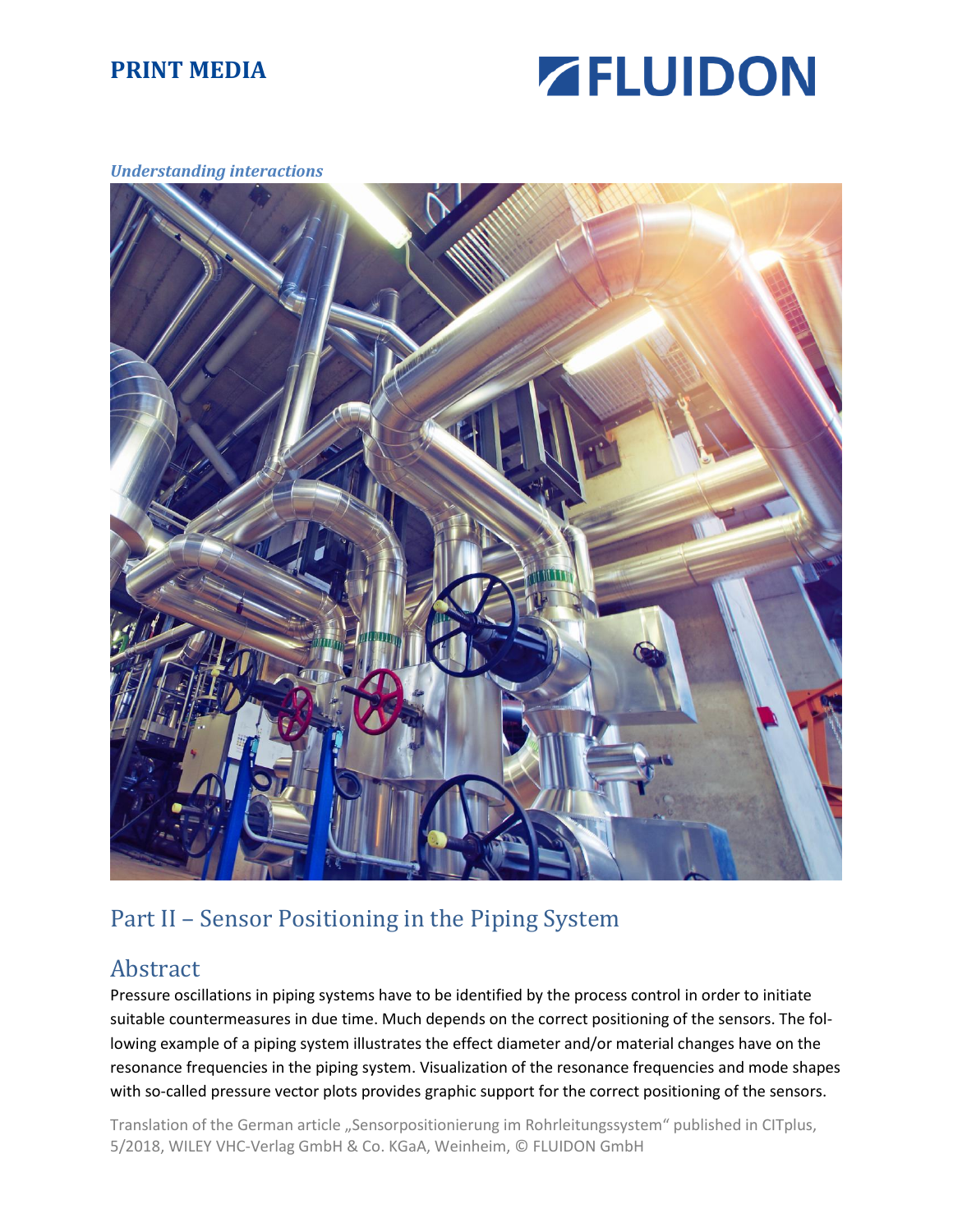

#### Introduction

To optimize the quality of a system's operation, the process control must be able to react to changes in a timely manner. In piping systems, pressure oscillations are always a disturbing occurrence for th[e pro](https://www.linguee.de/englisch-deutsch/uebersetzung/process+management.html)[cess control,](https://www.linguee.de/englisch-deutsch/uebersetzung/process+management.html) especially if high-pressure amplitudes in resonance damage components and lead to system failure.

Even if the pulsation amplitudes in resonance are at an acceptable level, the pulsation may adversely affect the process control. To make sure that the process control receives the correct measurement data, the positioning of the pressure sensors is of utmost importance and cannot be left to chance. Sensor positioning has to be adjusted for each system. To that aim, Simulative Pressure Oscillation Analysis is a suitable tool to support the project engineer in the correct positioning of the sensors.

## The Challenge

Pressure oscillations are primarily caused by the volume flow pulsation of the displacement pumps. A comprehensive overview of the various interactions is provided by *Vetter* [1]. Pressure oscillations always lead to a pressure oscillation problem if an excitation frequency occurs simultaneously with a resonance frequency in the piping system. If, as described in part I [2] of this article, the pump operates at a constant revolution speed, the excitation frequencies are defined. It is then possible to build the piping system in such a way that during the steady-state operation of the pump, no frequency would "hit" a resonance frequency of the piping system.

The design of a piping system is more complicated if the system is equipped with variable-speed displacement pumps. For example, changing the revolution speed to control the flow rate would change the excitation frequency respectively. Hence, using variable-speed pumps increases the risk of exciting the resonance of the piping system.

Hydrodynamic pumps, whether constant or variable-speed revolution, can cause pressure oscillations. *Karassik et al.* [3] describes some of the possible sources. In addition, defective or worn hydrodynamic pumps excite frequencies that could not have been measured in the system when new. A further complication is that the excitation frequencies of a hydrodynamic pump are not only coupled to the rotation speed of the pump but, as shown by *Jungowski* [4], also vary with regard to the pump operating point.

Even an intermittent process control – such as in big filling plants or dosage systems, where control and adjusting devices open and close fast with regard to the eigenfrequencies of the piping system – causes pressure oscillations.

In order to be able to intervene and control the process, two requirements have to be met: First, the pulsation has to be measured. This may sound trivial, but for reasons of cost, only a limited number of sensors can be installed in a process plant. Sensor placement must ensure that the available sensors will measure the significant pulsations. Second, one should know how to interpret the measured pressure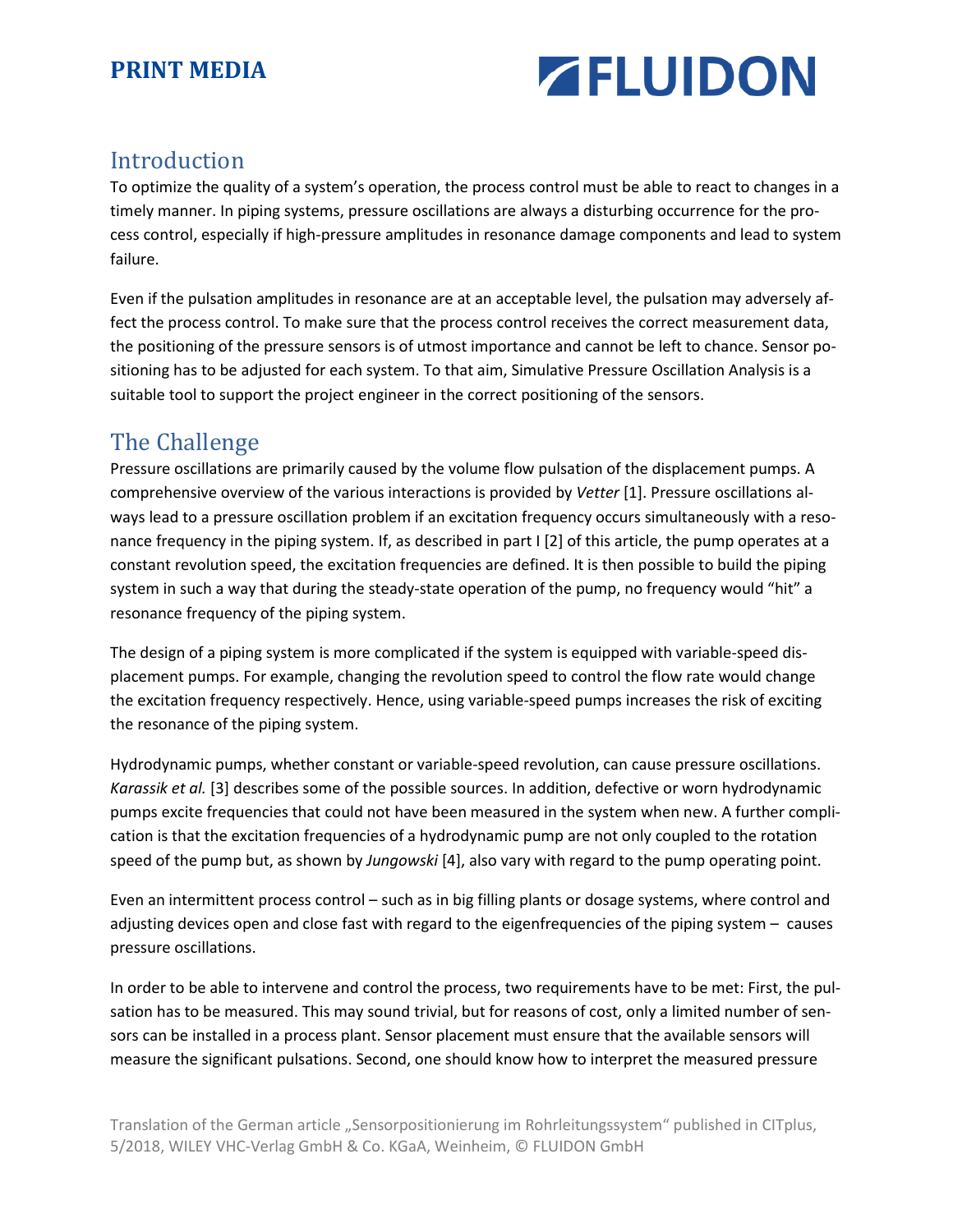# **ZELUIDON**

oscillation: Is it just a process-related pressure oscillation, or are the pressure oscillations part of an upcoming resonance oscillation?

#### Resonances in the Piping System

Numerical pressure oscillation analysis meets both requirements by simulating the pressure oscillation problem. The standard procedure of this analysis method is described below by means of an exemplary piping system. The pipes consist of three steel pipe segments and two hose lines, with an overall length of 8.1 m (image 1). It is assumed that a pump start in the system would linearly increase the rotation speed of the pump, which causes excitations in the piping system in a broad frequency range.



*Image 1: Exemplary piping system consisting of steel pipes and hose lines.* 

If resonances now occur in the piping system, at the physical plant only the signals of both pressure sensors are available for investigating the oscillation behavior. The resonances of the pressure oscillation are already visible in the time signals of the pressures (image 2, upper part of image). As pressure sensors only capture the total of the pulsations at the measurement point, a deeper understanding of the oscillation behavior cannot be achieved by analyzing the time signals alone.



*Image 2: time signals and FFT-Spectra of two pressure sensors in the system* 

With the help of FFT (Fast Fourier Transformation), the critical system resonances can be calculated from the time signals (image 2, lower section). Still, it remains unclear which pump order excites these resonances, and which parts of the piping system are involved in the oscillation. For the exemplary piping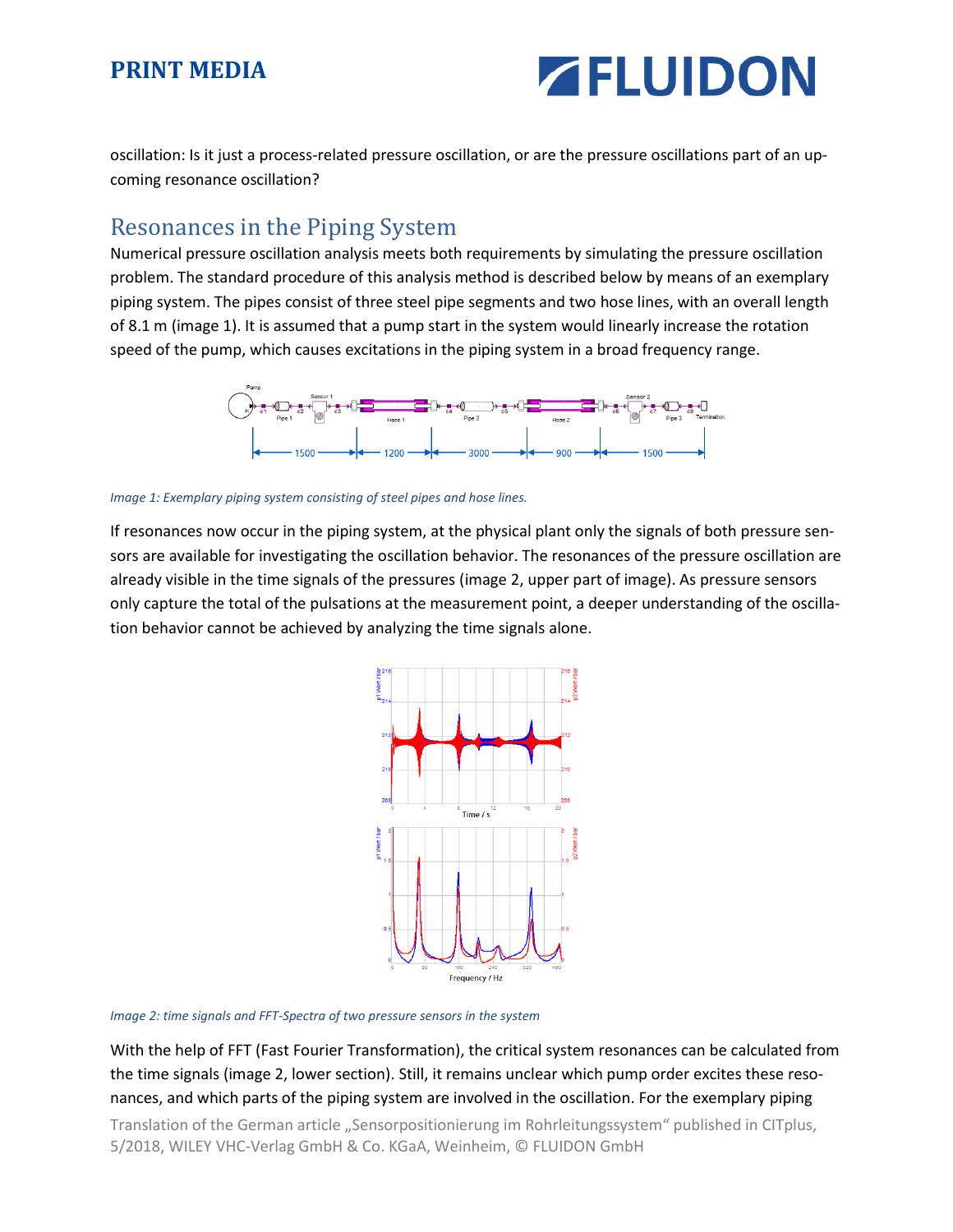# **ZELUIDON**

system, the FFT spectra show visible resonances at the frequencies 65 Hz, 157 Hz, and 330 Hz. An experienced process manager would now see that the data shows an unusual sequence of resonance frequencies and would initiate further investigations.

## Pressure Oscillation Analysis of the Piping System

The simulation of the piping system provides additional information for the oscillation analysis. The visualization of the pressure oscillation in the so-called pressure vector plot gives an overview of the spatial distribution of the pressure pulsation along the central axis of the pipe system. The excitation frequency forms the x-axis and the length of the pipe forms the y-axis (image 3). Positions of high pulsation (pressure belly) and low pulsation (pressure node) are clearly visible through the color highlights.



#### *Image 3: Pressure belly position during different excitation frequencies along the center of the pipe*

The pressure vector plot reveals a resonance of the system at 205 Hz, which is hardly visible in the time signals due to unfortunate positioning of both pressure sensors in the pressure nodes of this oscillation order. If this resonance frequency was excited by a displaced operating point of the pump, the necessary data to capture the pressure pulsation and take appropriate measures would be missed in the process control.

The further analysis of the oscillation situation is focused on identifying the  $\lambda/2$ - and  $\lambda/4$ - resonances in order to narrow down the boundary conditions of the oscillation situation (image 4).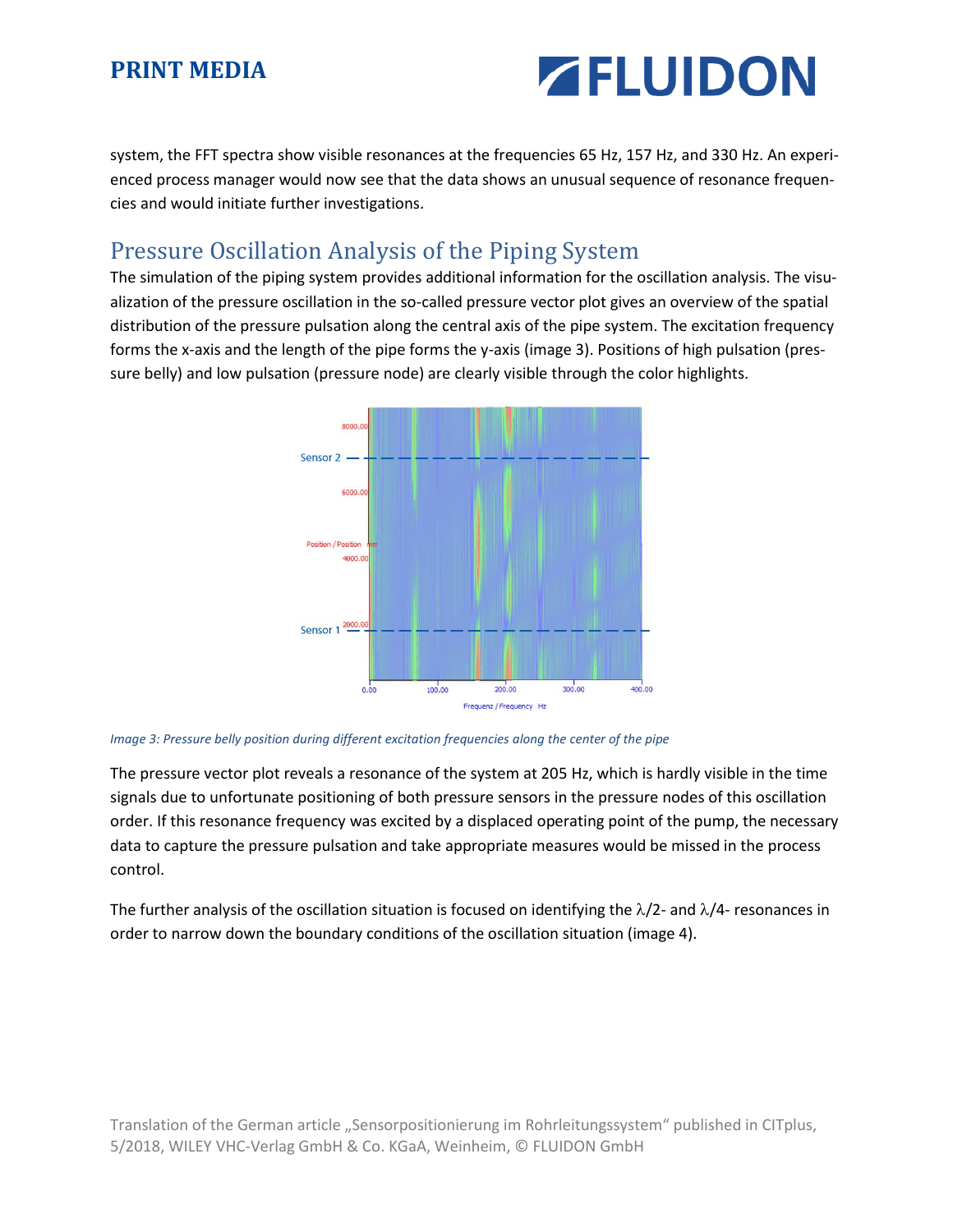# **ZELUIDON**



#### *Image 4: Typical oscillation situation in piping systems*

A  $\lambda$ /2 resonance in the piping system is of the type "closed – closed" when a pipe is closed on both ends, while displacement pumps in general and actuators in a closed state are generally regarded as "closures." If actuators are completely or partially open, conclusions can be drawn from the linearization of the flow curve to its effect on the resonance behavior of the system. In the simulative pressure oscillation analysis, this happens automatically during the calculation.

A  $\lambda$ /2 resonance is of the type "open – open" when a pipe is joining two large vessels. The positions of the pressure belly and pressure node are mirror-inverted to those of the type "closed – closed."

A  $\lambda$ /4 resonance occurs if the piping system is closed only at one end and if the other end of the pipe leads to a larger volume or to a pipe with a larger diameter. This can be, for instance, a pipe which starts at a vessel or which branches off a main pipe and which then ends in a closed actuator.

## The oscillation situation of combined pipes

According to the theory as illustrated in image 4, at a sound velocity of 1320 m/s, the  $\lambda/2$  resonance for the 8.1 m long exemplary piping system which is closed at both ends should be approximately 80 Hz, with 160 Hz and 240 Hz for the 2<sup>nd</sup> and 3<sup>rd</sup> order. The  $\lambda/2$  resonance as shown in image 5 is already visible at 65 Hz.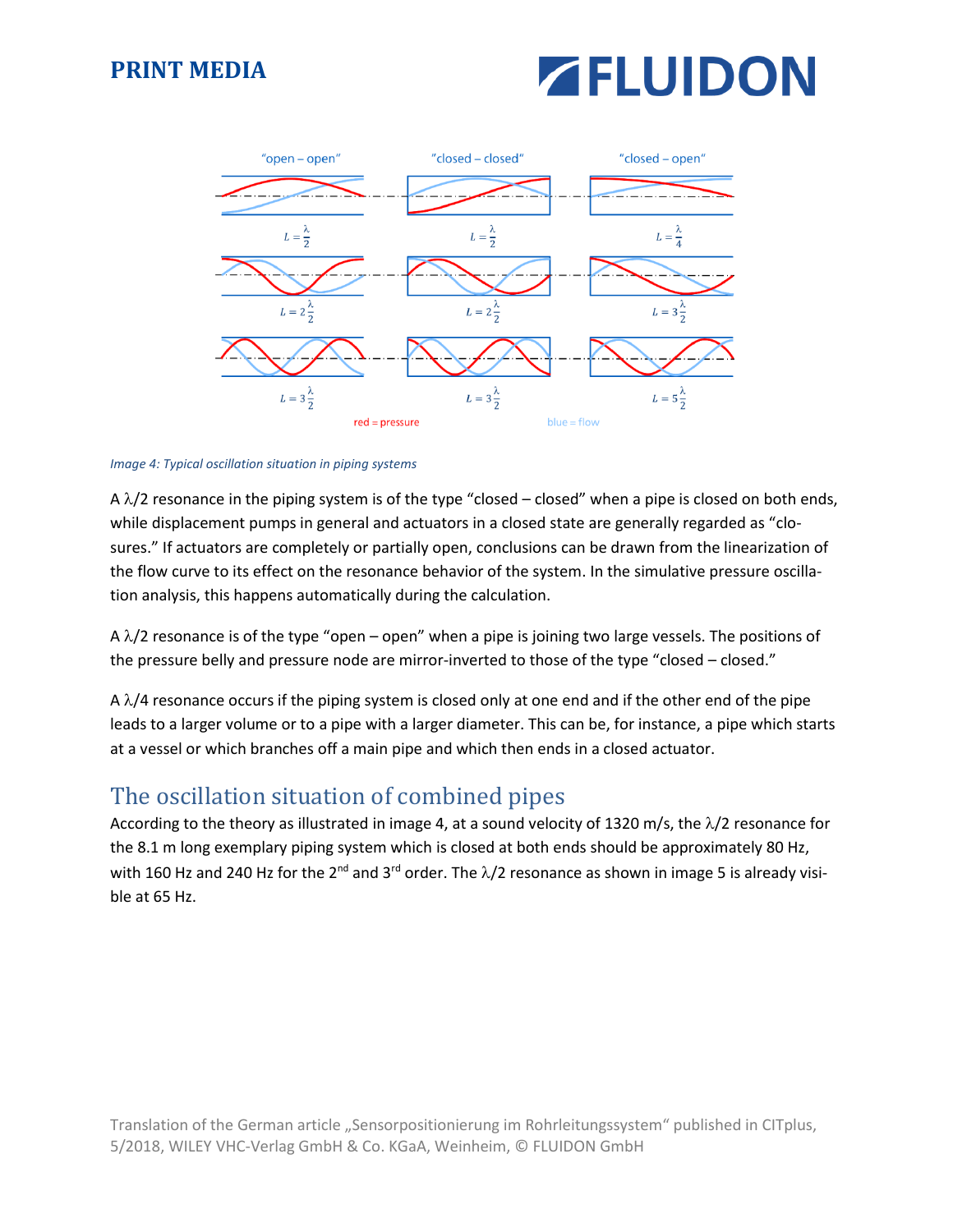



#### *Image 5: /2 resonances in the exemplary piping system*

Theoretically, the higher orders of this oscillation should be visible at the integer multiples of the basic frequency each, that is at 130 Hz and 195 Hz. The pressure vector plot shows, however, the 2nd and 3rd oscillation order at 157 Hz and 205 Hz. The reason for this displacement of the sequence of resonance frequencies lies in the subdivision of the pipe in steel pipe and hose line segments. Even with segments of identical diameters, changing the material results in a change of the shock wave propagation velocity in the respective segment. Similar displacement effects of the system resonance ensue also when the piping system is built with segments of different diameters or of parallel pipes.

At this point, if not before, the calculation of the resonance frequencies of the piping system cannot be done any more on the basis of simplified formulas. The comprehensive analysis of the oscillation situation is only possible using the described simulative method. As a result, the critical frequencies and the positions of high and low-pressure pulsation are available. Like this, the project engineer is able to optimize the number and correct positioning of the pressure sensors, allowing the measurement of all critical resonance frequencies. Therefore, the prerequisites have been met to enable the process control to respond in due time to changes in the pressure situation of the system.

#### Literatur

- [1] Vetter, G.: "Rotierende Verdrängerpumpen für die Prozesstechnik ", Vulkan-Verlag GmbH, 2006, Seite 44-73 und 139-151
- [2] Baum, H.: "Wirkzusammenhänge begreifen Simulative Druckschwingungsanalyse verzweigter Rohrleitungssysteme", CITplus 12-2017, Seite 14-16